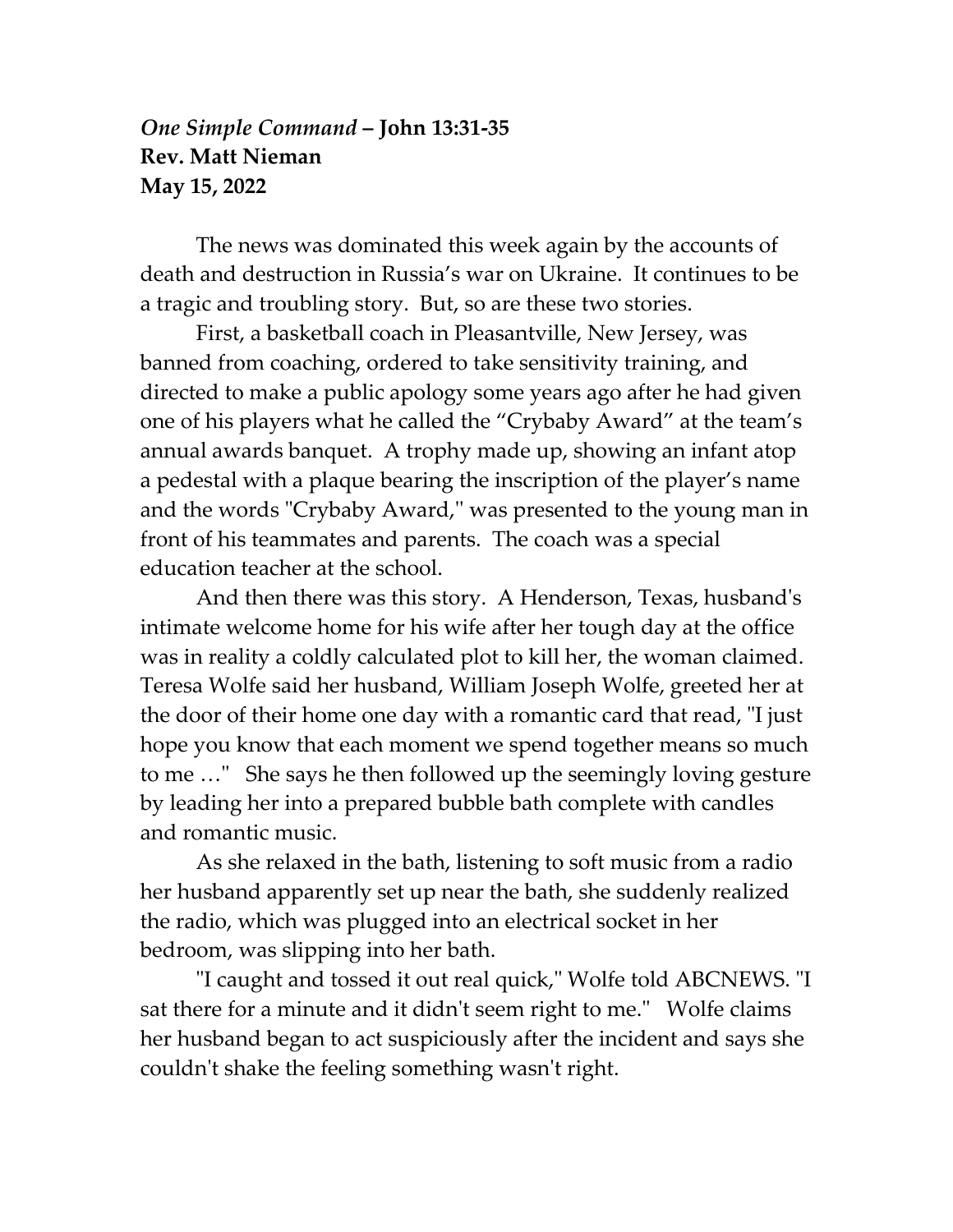After doing some investigating on her own, Wolfe says she discovered he had taken out a quarter-million-dollar life insurance policy on her. She says she also found a receipt for a dozen roses she never received. Then, when she tried to trace his Internet use, she discovered he had visited Internet sites that offered information on the subject of electrocution. William Joseph Wolfe was later arrested for attempted murder.

Maybe it was stories like these that prompted Jesus to make his words in John 13 his final command to his disciples during their last supper together: Love one another. In the midst of Jesus preparing the disciples for his departure from them, in the midst of Jesus saying to them, "Where I am going, you cannot come," he offers a parting shot. It's almost as if he couldn't leave them without them knowing how important this one last command was. "Just as I have loved you, you also should love one another."

Throughout Jesus' ministry, he offered many commands on love: love the Lord your God with all your heart, mind, soul and strength, love your enemies, love your neighbor as yourself. But, here, Jesus commands his disciples to love each other.

Love each other? How hard could that have been? The disciples knew each other intimately. They worked together, were close enough to be related to each other, enjoyed times of leisure together. And yet, he commands them to love each other?

Well, we all know how difficult it can be — strangely — to love somebody we are so close to—or at least to put into practice the love we feel for them. It's so often difficult to practice loving people within our own communities, people we know so well: members of our biological families, our church families, our work families. People we think would be the easiest to love are often the most difficult.

And when that love is not present, we see arguments, conflicts, divorce, division—all those things that make for very trying times.

Jesus gave his disciples a new *command*, not a new *suggestion*. It was a command that required action. To love is to take action. It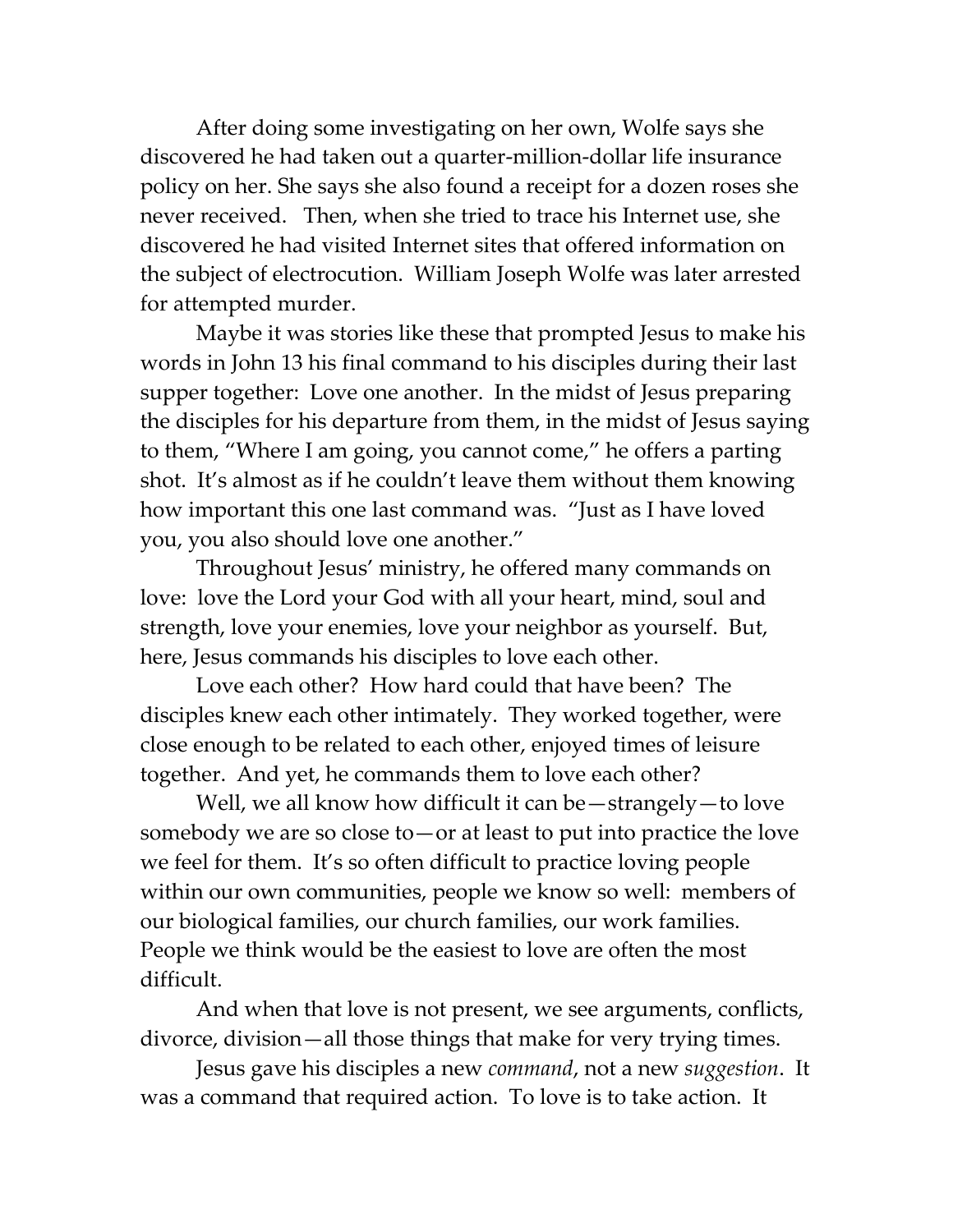requires a decision to be made. Often love is seen as being a warm fuzzy feeling, one that we have no control over. But, just as we have control over whether we hate somebody or disrespect somebody, we have control over whether we love somebody. It requires intentional action.

We are all made in the image of God. And because God is love, we then possess that same love for ourselves and each other. It is our first instinct. And yet, we must make the decision to express that love to those who are the closest to us.

To love means to practice loving.

C.S. Lewis said, "Do not waste your time bothering whether you love your neighbor; act as if you did. As soon as we do this, we find one of the great secrets. When you are behaving as if you loved someone, you will presently come to love him. If you injure someone you dislike, you will find yourself disliking him more. If you do him a good turn, you will find yourself disliking him less."

Love comes when we practice love. Because the disciples were around each other quite a bit, it would've been easy for them to get annoyed with each other. Like brothers or sisters often do, too much together time once in a while brings out behavior not worthy of admiration.

A Sunday school teacher was discussing the Ten Commandments with her 5- and 6-year-olds. After explaining the commandment to "honor" thy father and thy mother, she asked, "Is there a commandment that teaches us how to treat our brothers and sisters?"

Without missing a beat, one little boy (the oldest of a family) answered, "Thou shall not kill."

It takes work and practice to love somebody you're supposed to love.

Two brothers worked together on the family farm. One was married and had a large family. The other was single. At the day's end, the brothers shared everything equally, produce and profit.

Then one day the single brother said to himself, "It's not right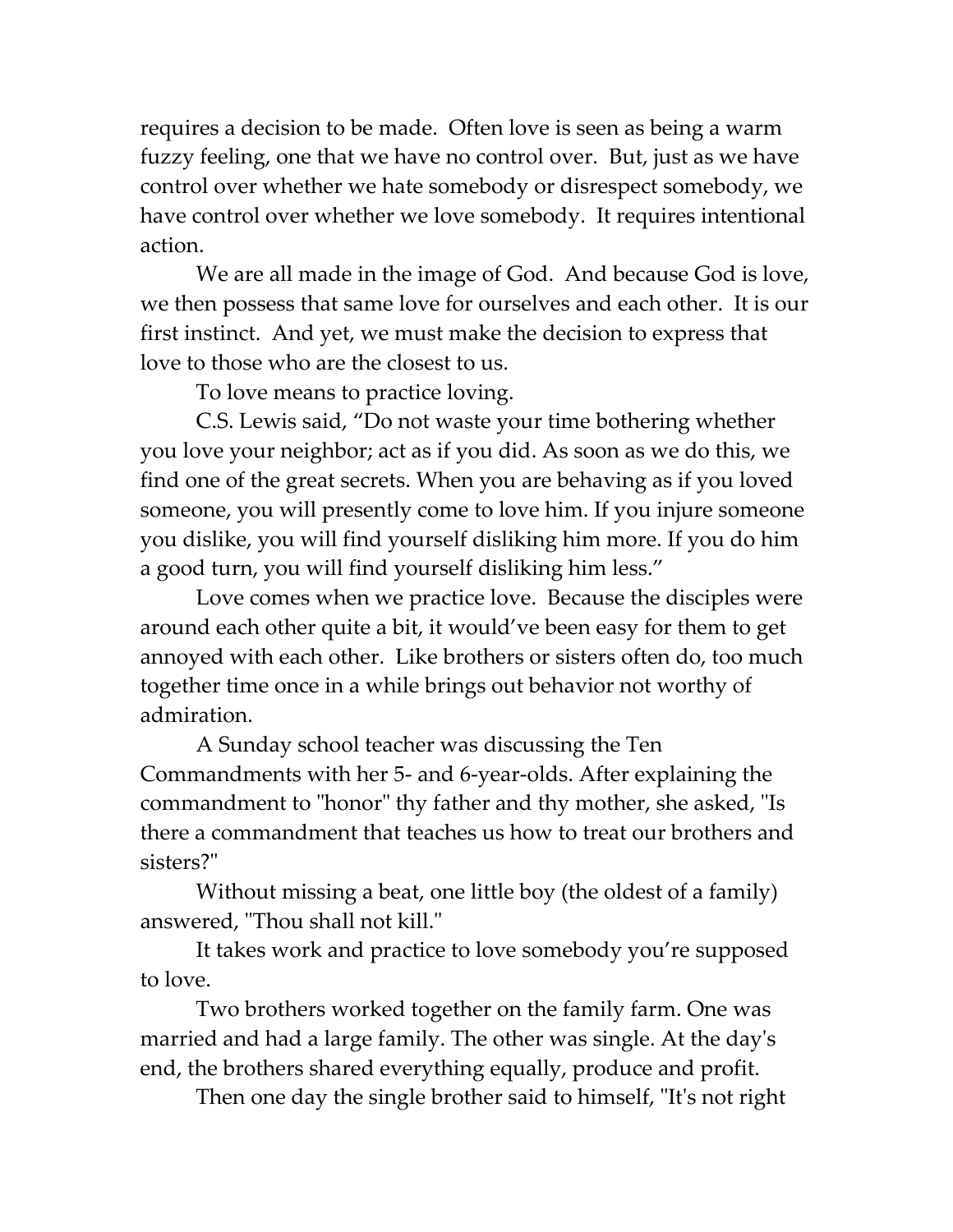that we should share equally the produce and the profit. I'm alone, and my needs are simple." So each night he took a sack of grain from his bin and crept across the field between their houses, dumping it into his brother's bin.

Meanwhile, the married brother said to himself, "It's not right that we should share the produce and the profit equally. After all, I'm married, and I have my wife and children to look after me in years to come. My brother has no one, and no one to take care of his future." So each night he took a sack of grain and dumped it into his single brother's bin.

Both men were puzzled for years because their supply of grain never dwindled. Then one dark night the two brothers bumped into each other. Slowly it dawned on them what was happening. They dropped their sacks and embraced one another. -Jack Canfield, Mark Victor Hansen, A 2nd Helping of Chicken Soup for the Soul (Deerfield Beach, Calif.: Heath Communications, 1995), 37.

It's hard to love in this way, though. It seems like just a huge task. It's intimidating. So, the question is, "How do you start loving somebody you think is too hard to love?"

There is a story about a man who had a huge boulder in his front yard. He grew weary of this big, unattractive stone in the center of his lawn, so he decided to take advantage of it and turn it into an object of art. He went to work on it with hammer and chisel and chipped away at the huge boulder until it became a beautiful stone elephant. When he finished, it was gorgeous, breath-taking. A neighbor asked, "How did you ever carve such a marvelous likeness of an elephant?" The man answered, "I just chipped away everything that didn't look like an elephant!"

If you have anything in your life right now that doesn't look like love, with God's help, you can chip away at it. If there is deceit or hatred or resentment or jealousy toward somebody close to you, you can chip away at it so that you finally get to love and doing the things that love, our first instinct, entails.